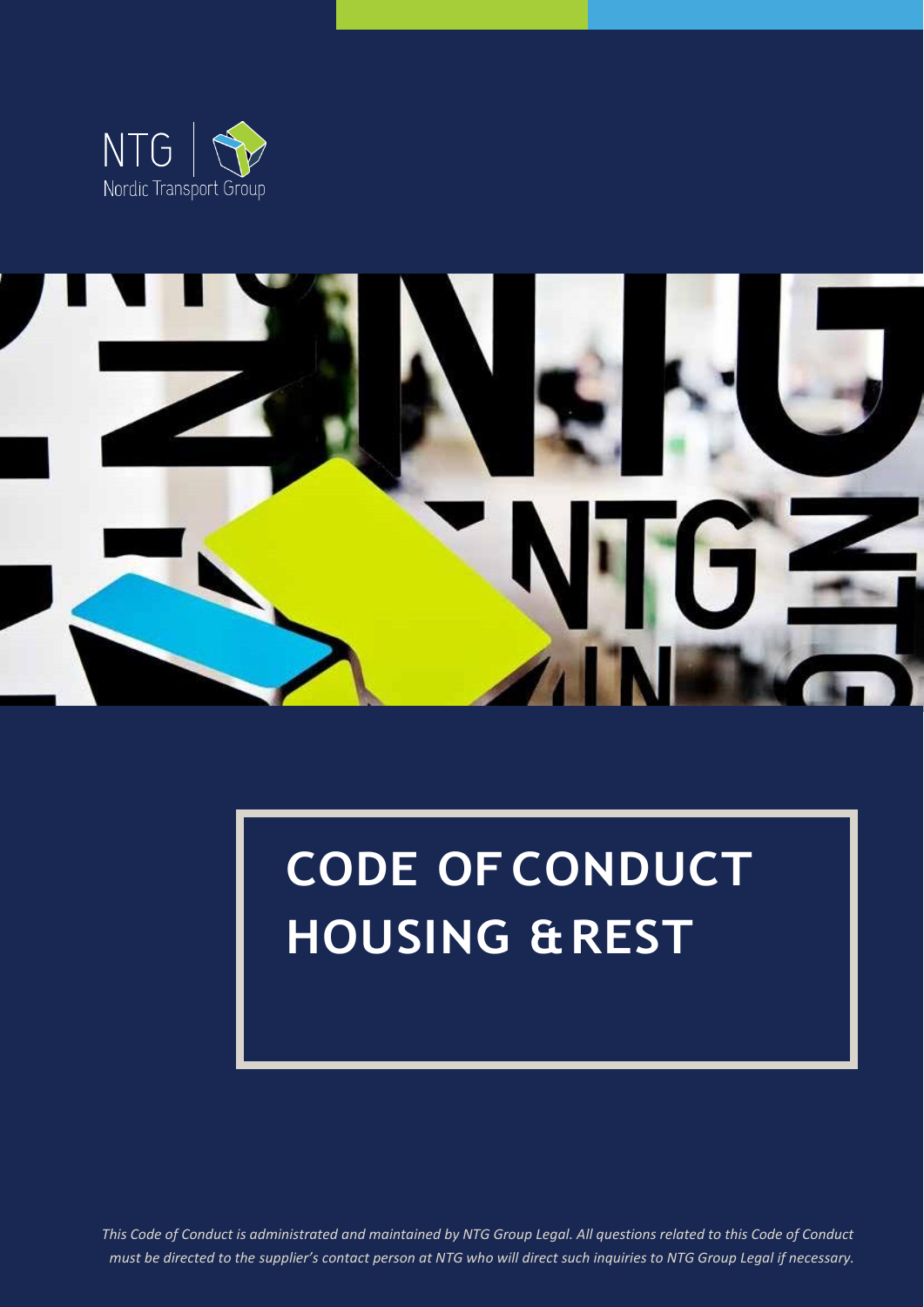# **CONTENTS**

- 3 [Foreword](#page-2-0)
- 4 [Scope](#page-3-0) [Human rights](#page-3-1) [Rest conditions and parking](#page-3-2) [Lack of acceptable facilities](#page-3-3) The long weekly rest – [what is "acceptable housing"?](#page-3-4)
- 5 [Control and](#page-4-0) auditing [Breach of the Code of Conduct for Housing and Rest](#page-4-1) **[Confidentiality](#page-4-2)** Adherence to the Code of Conduct for Housing and Rest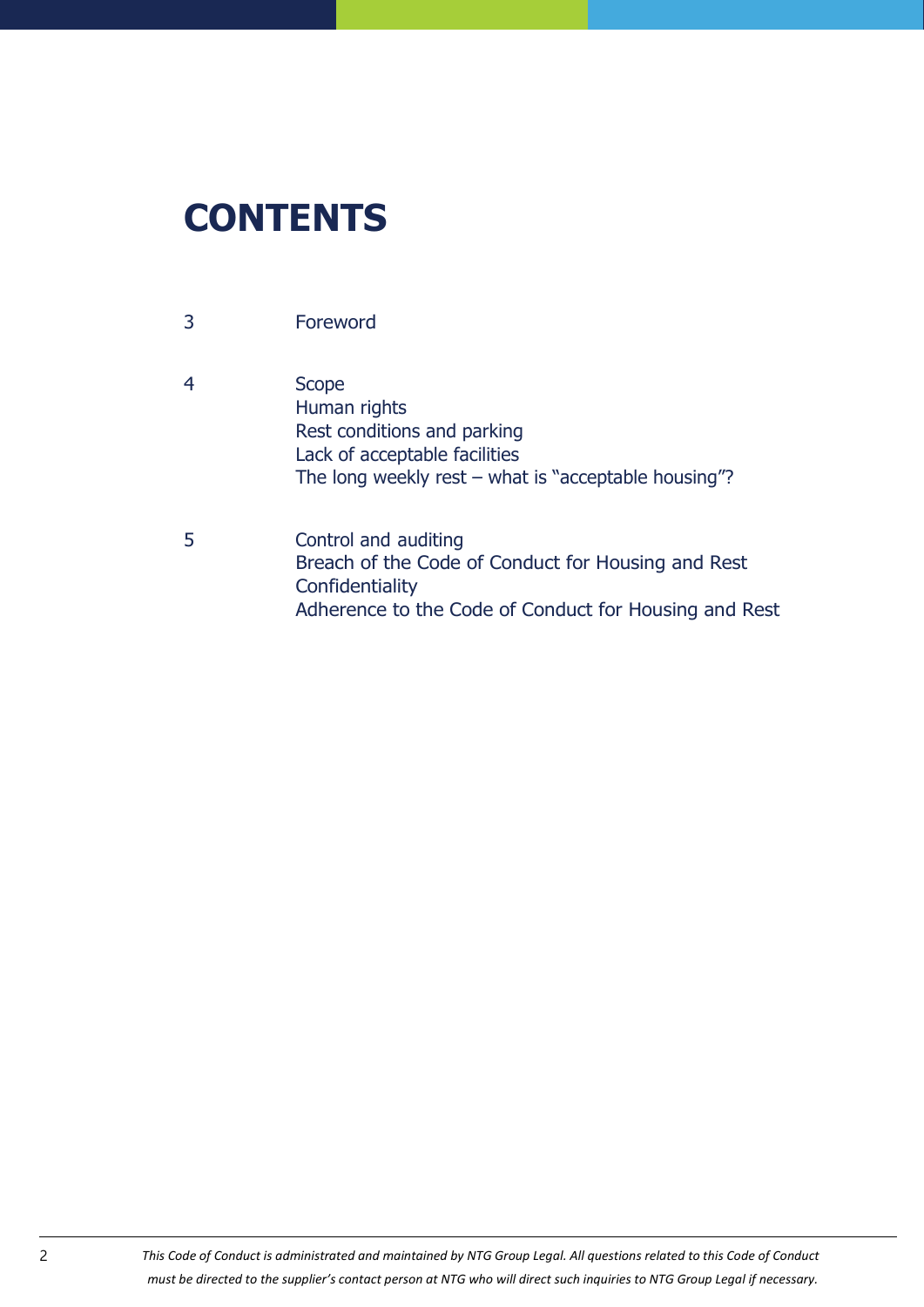

<span id="page-2-0"></span>Just as NTG has standards for ethical practice for ourselves, we stress the importance of following the same principles towards all suppliers and business partners in our supply chain and we expect our suppliers to commit to the same principles.

Due to our wish to contribute to the avoidance of increasing social injustice in the transport and logistics sector, this code of conduct regarding housing and rest conditions (the **"Code of ConductforHousing and Rest"**) stipulates the minimum requirements that our hauliers must commit to before being accepted to deliver haulier services to NTG within EU andEEA.

Thank you for being a responsible business partner to NTG.

Best regards,

Jesper E.Petersen Group CEO, Road & Logistics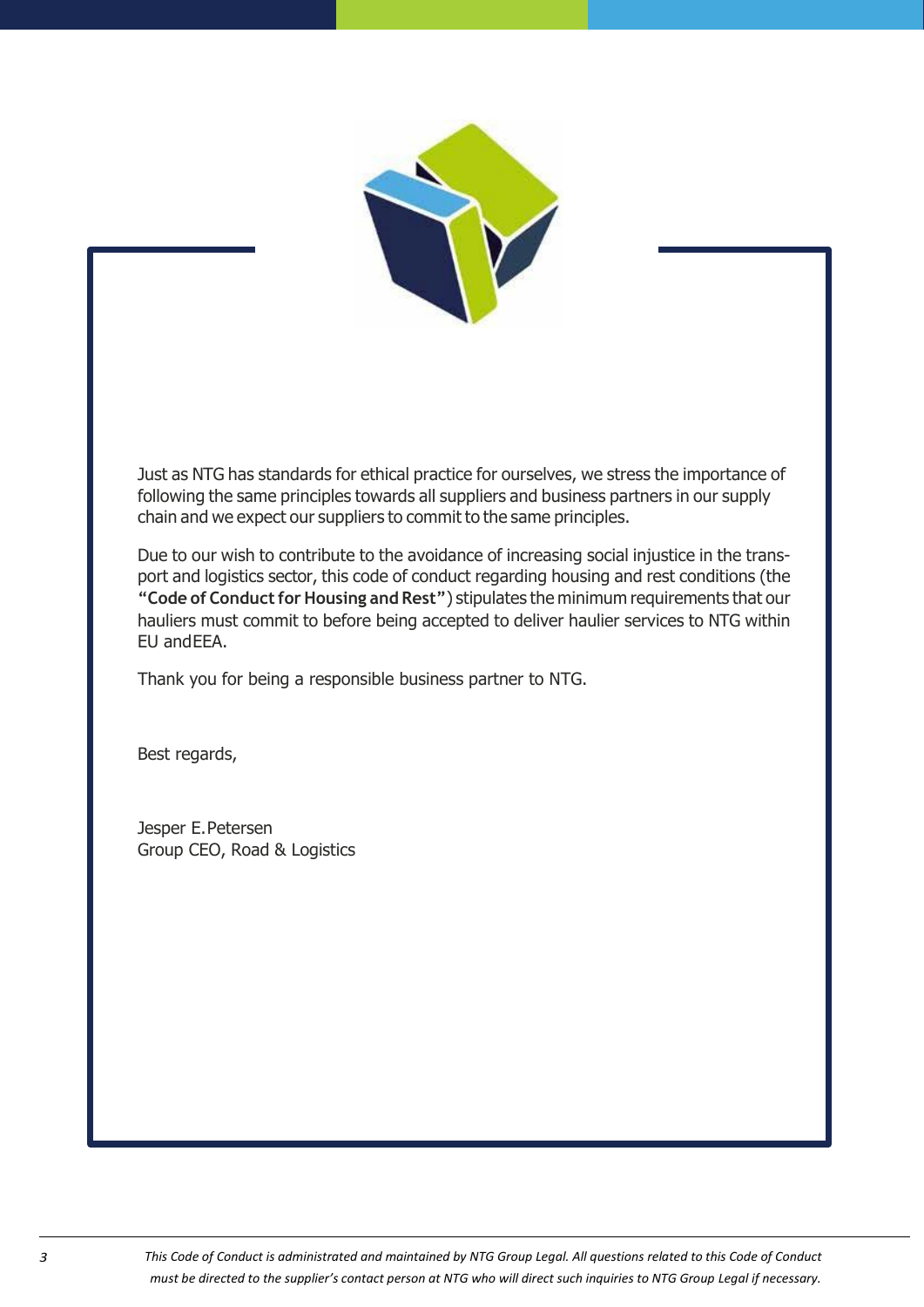#### <span id="page-3-0"></span>**Scope**

This Code of Conduct for Housing and Rest is applicable to all hauliers who operate with or on behalf of NTG on a permanent basis. It applies in addition to applicable laws and general principles of law in the jurisdictions where you operate.

As a sub-supplier and service provider to NTG and NTG's customers, we expect you to have in place prudent procedures to recognize the ultimate purpose of this Code of Conduct for Housing and Rest. This to ensure the working conditions and social standards for all drivers, it being understood that this Code of Conduct for Housing and Rest is limited to requirements for housing and rest conditions. For other requirements as a supplier to NTG we refer to our general code of conduct for suppliers addressing guidelines for ethical behaviour.

#### <span id="page-3-1"></span>**Human rights**

By signing this Code of Conduct for Housing and Rest, you agree to abstain from partaking, directly or indirectly, in human degradation of any kind. Human trafficking, forced labor, child labor or any kind of violation of human rights are not tolerated. Additionally, legal requirements regarding maximum working hours and minimum wages must be respected. In particular, you will comply with Article 24 of the United Nation's Universal Declaration of Human Rights, stating that everyone is entitled to rest and leisure, including reasonable limitation of working hours. This is reinforced by our demand that you always comply with Regulation (EC) No. 561/2006 on maximum daily and fortnightly driving times and do not encourage your drivers in any way to act in violation.

#### <span id="page-3-2"></span>**Rest conditions and parking**

You are required to pay particular attention to local legislation regarding the length and places for breaks and thedaily andweekly rest.Therulesmay vary fromcountry tocountrywithintheEUanditisyourresponsibility to make sure that all drivers follow the rules in the country they are operating in. You are required to make sure and be able to document that all rests, including in particular the weekly 45-hour rests, are taken in due time and under acceptable conditions. Further, we expect you to comply with all local parking restriction.

#### <span id="page-3-3"></span>**Lack of acceptable facilities**

It is your responsibility as a haulier to plan the trip to ensure that rests can be taken in proximity to secure parking and acceptable housing for taking breaks and rests. In case the local infrastructure is insufficient to legally park the truck, or there is a lack of access to acceptable housing for taking breaks or rests, you must document this and be able to present such documentation to local authorities and NTG.

#### <span id="page-3-4"></span>**The long weekly rest – what is "acceptable housing"?**

As legal employer of the drivers, it is your responsibility to ensure that the long weekly rest is taken in areas whereacceptablehousingisofferedtodrivers.InNTG,theminimumrequirementsfor"acceptablehousing" are:

- 1. Rooms with single beds, providing at least the same level of privacy as the truck cabin,
- 2. Rooms must be equipped with electricity and heating, and lockers for personal belongings must beavailable,
- 3. Access to toilets, showers, washing machines, dryers, and access to unlimited potable water,
- 4. Access to recreational facilities, and
- 5. Food stores within a reasonably reachable distance by foot or public transportation.